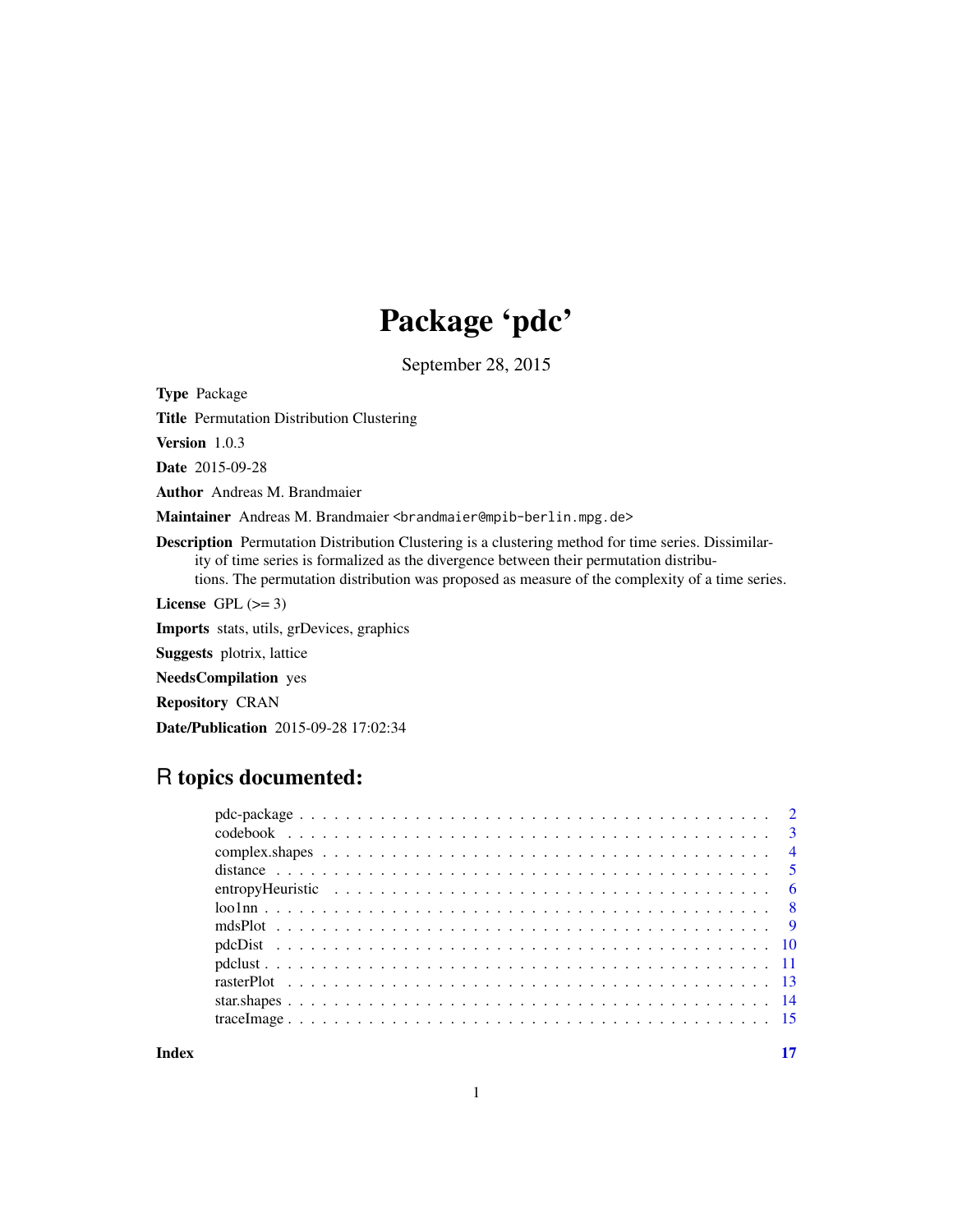<span id="page-1-1"></span><span id="page-1-0"></span>

Permutation Distribution Clustering (pdc) represents a complexity-based approach to clustering time series. Clustering comprises methods that recover similarities in a dataset and represent the findings in group structures. Important applications of clustering include the creation of taxonomies, the discovery of anomalies, or the the discovery of reliably different subgroups for differential analysis or treatment. A crucial parameter in clustering is the choice of the similarity measure between objects. Permutation Distribution Clustering finds similarity in time series based on differences in their permutation distribution as a proxy for differences in their complexity. The permutation distribution is obtained by counting the frequency of distinct order patterns in an m-embedding of the original time series. An embedding of dimension m allows for m! different order patterns. The choice of the embedding dimension crucially influences the clustering result. A small embedding dimension might lead to a permutation distribution with a low representational power, while a large embedding dimension quickly leads to a large permutation distribution that cannot reliably be estimated. With the Minimum Entropy Heuristic (MinE), the embedding dimension can automatically be chosen, thus making the algorithm a parameter-free clustering approach. For clustering timeseries, the similarity between two time-series is defined as the divergence between two permutation distributions. PDC is particularly apt for the analysis of psychophysiological time-series because it is efficient (the time complexity is linear in the time-series length), it is robust to drift, time-series of differing length can be compared, and it is invariant to differences in mean and variance of the time-series (choosing a normalization is not essential).

#### Details

The main function of the package is [pdclust](#page-10-1), which performs a hierarchical clustering of a set of time series based on differences in their permutation distributions. Other clustering or dimensionalityreduction methods can easily be employed by directly accessing the distance matrix based on the permutation distribution via [pdcDist](#page-9-1). A heuristic for choosing the embedding dimension is provided via [entropyHeuristic](#page-5-1). For clustering shapes, shape signatures can be traced from images with [traceImage](#page-14-1). Example data sets for shape clustering are star. shapes and complex. shapes.

#### Author(s)

Andreas Brandmaier <brandmaier@mpib-berlin.mpg.de>

#### References

Brandmaier, A. M. (2015). pdc: An R Package for Complexity-Based Clustering of Time Series. *Journal of Statistical Software, 67(5)*, 1–23.

#### See Also

[pdc](#page-1-1) [pdcDist](#page-9-1) [codebook](#page-2-1)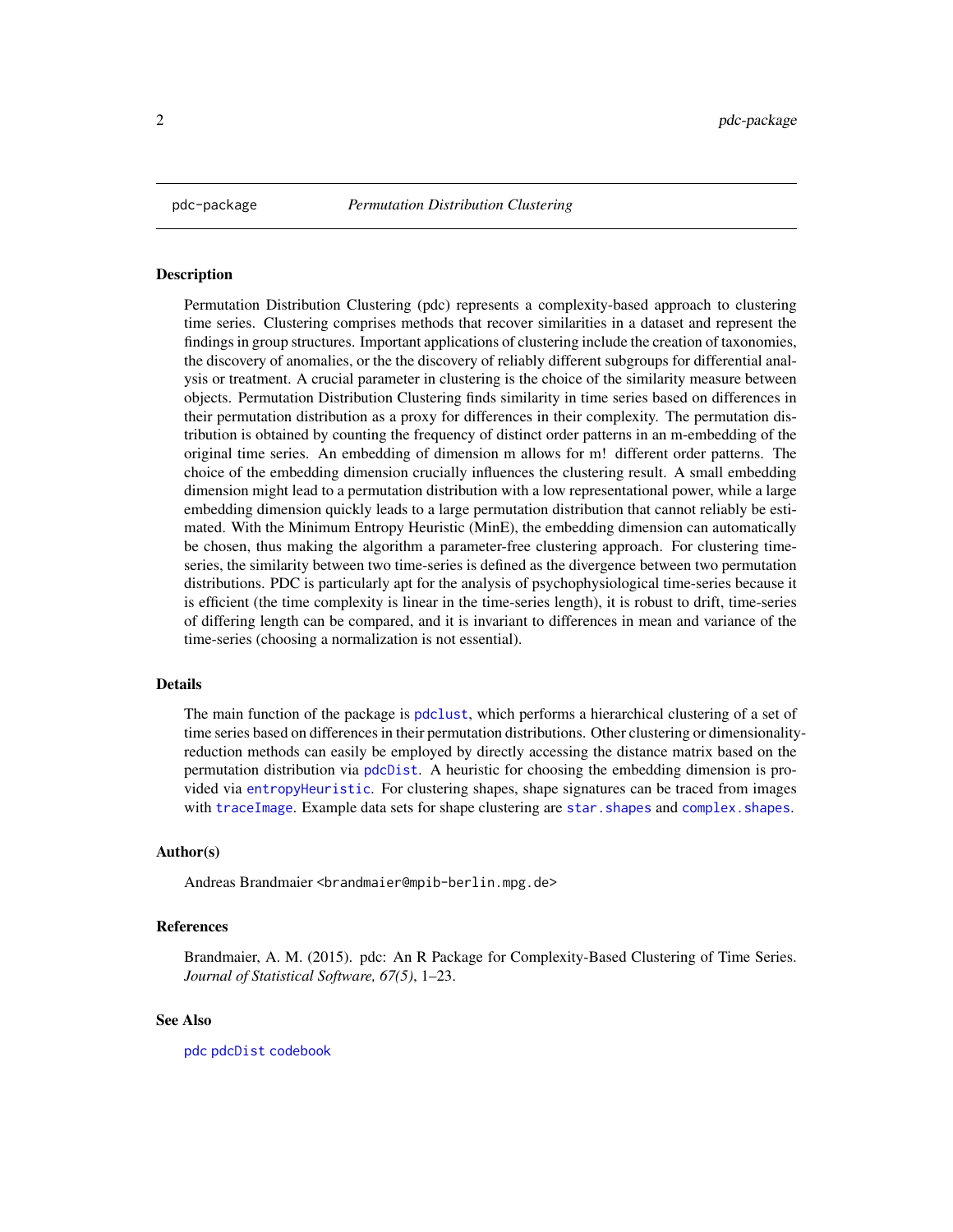#### <span id="page-2-0"></span>codebook 3

#### Examples

```
# generate 5 ARMA time series for the first group
grp1 <- replicate(5, arima.sim(n = 500, list(ar = c(0.8897, -0.4858),
ma = c(-0.2279, 0.2488),
           sd = sqrt(0.1796)))
# generate 5 ARMA time series for the second group
grp2 \leq -replicate(5, arima.sim(n = 500, list(ar = c(-0.71, 0.18)),ma = c(0.92, 0.14),
          sd = sqrt(0.291)))
# combine groups into a single dataset
X <- cbind(grp1,grp2)
# run clustering and color original groups each in red and blue
clustering \leq pdclust(X,3)plot(clustering, cols=c(rep("red",5),rep("blue",5)))
```
<span id="page-2-1"></span>codebook *Codebook*

## Description

A codebook contains the permutation distribution of a time series.

## Usage

 $codebook(x, m = 3, t = 1, use.fast=T, normalized = T)$ 

## Arguments

| x          | a vector of a time series                                      |
|------------|----------------------------------------------------------------|
| m          | The embedding dimension.                                       |
| t          | Time-delay of the embedding.                                   |
| use.fast   | Use a fast C-implementation if possible.                       |
| normalized | Normalize codebook such that it is a probability distribution. |

## Details

The length of a codebook is the factorial of the embedding dimension. The elements of the codebook represent relative frequencies of codewords of size m.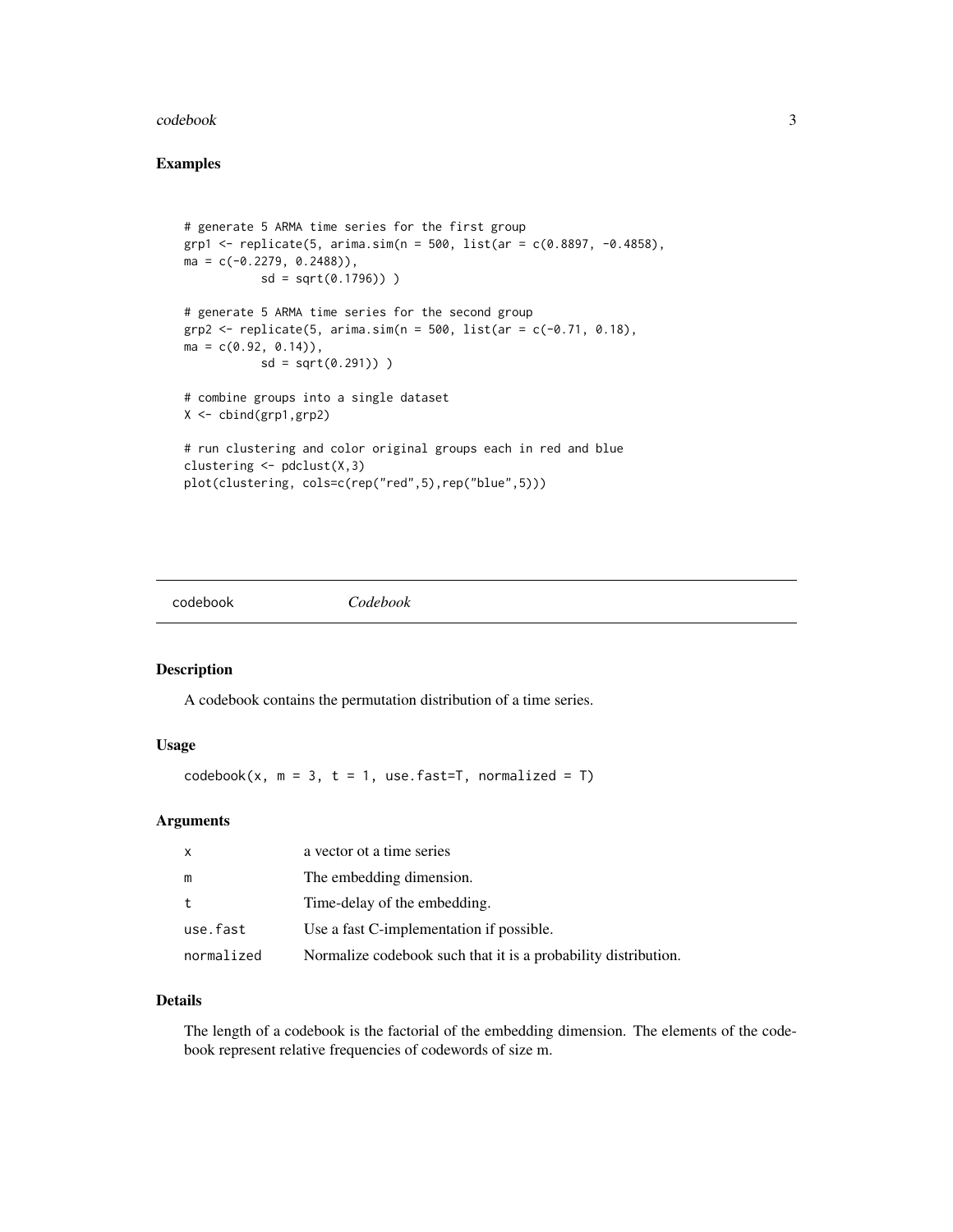## <span id="page-3-0"></span>Value

Returns a vector of relative frequencies.

#### Author(s)

Andreas Brandmaier <brandmaier@mpib-berlin.mpg.de>

## References

Brandmaier, A. M. (2015). pdc: An R Package for Complexity-Based Clustering of Time Series. *Journal of Statistical Software, 67(5)*, 1–23.

#### See Also

[pdclust](#page-10-1)

## Examples

```
# calculate codebook from sine-wave
cb <- codebook(c(sin(1:100)), m=3)
```

```
# plot the permutation distribution
barplot(cb,xlab="Permutation Distribution")
```
<span id="page-3-1"></span>

| complex.shapes |  | Shape Signatures of Fish, Glasses, and Bottles |
|----------------|--|------------------------------------------------|
|                |  |                                                |

#### Description

This data set provides exemplary shape signatures of each five fish, bottles, and pairs of glasses. The planar shapes were derived from original artwork obtained from <openclipart.org>. Column names encode the type of image.

## Usage

data(complex.shapes)

data(complex.shapes.raw)

#### Format

complex.shapes is a matrix containing 100 rows and 15 columns obtained from trace.image. complex. shapes. raw contains a list containing 15 three-dimensional matrices and an array of corresponding labels.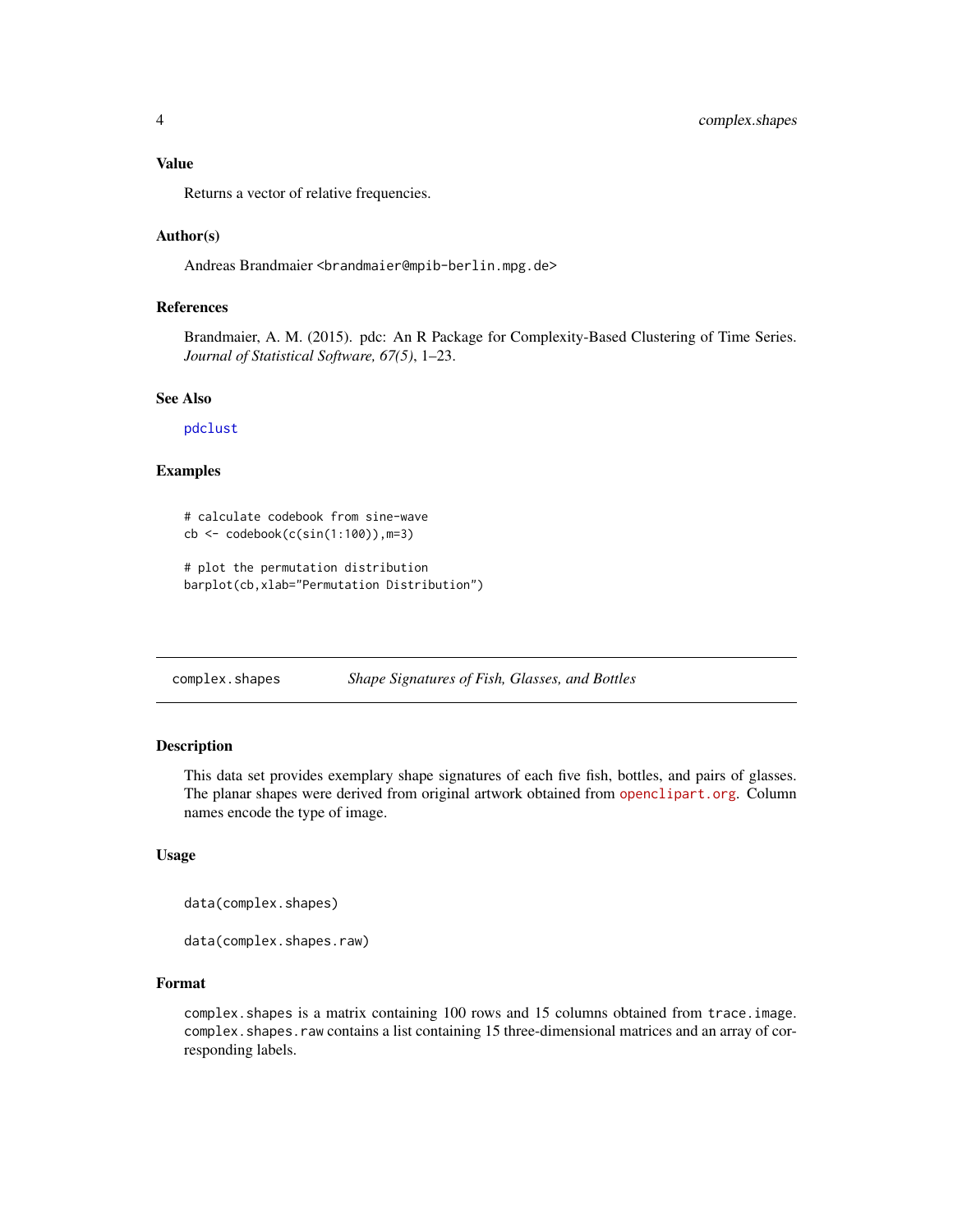#### <span id="page-4-0"></span>distance 5 and 5 and 5 and 5 and 5 and 5 and 6 and 6 and 6 and 6 and 6 and 6 and 6 and 6 and 6 and 6 and 6 and 6 and 6 and 6 and 6 and 6 and 6 and 6 and 6 and 6 and 6 and 6 and 6 and 6 and 6 and 6 and 6 and 6 and 6 and 6 a

#### Author(s)

Andreas Brandmaier <br and maier@mpib-berlin.mpg.de>

#### References

Brandmaier, A. M. (2015). pdc: An R Package for Complexity-Based Clustering of Time Series. *Journal of Statistical Software, 67(5)*, 1–23.

| Codebook Dissimliarities |
|--------------------------|
|--------------------------|

#### <span id="page-4-1"></span>Description

Functions to calculate distances/dissimilarities between codebooks.

#### Usage

```
hellingerDistance(x,y)
squaredHellingerDistance(x,y)
symmetricAlphaDivergence(x,y)
```
## Arguments

| X        | a codebook |
|----------|------------|
| <b>V</b> | a codebook |

## Details

Note: The symmetric alpha-divergence is proportional to the Squared Hellinger distance, and is the default divergence between codebooks.

#### Value

Returns a numeric dissimilarity between two codebooks.

#### Author(s)

Andreas Brandmaier <brandmaier@mpib-berlin.mpg.de>

## See Also

[codebook](#page-2-1)

## Examples

```
x \leftarrow \text{codebook}(c(\sin(1:100)), m=3)y <- codebook(c(sin(1:100*0.1)),m=3)
hellingerDistance(x,y)
```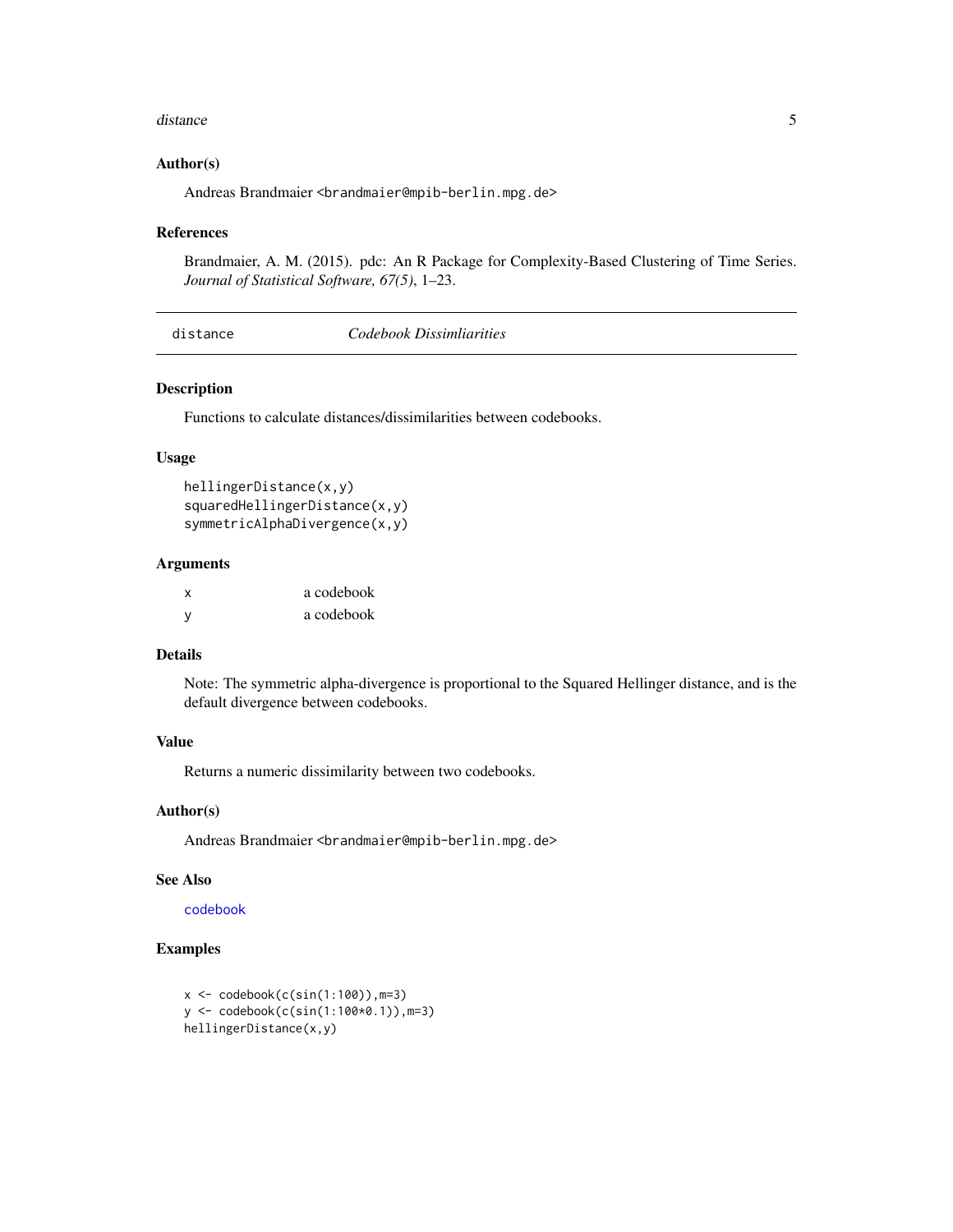<span id="page-5-1"></span><span id="page-5-0"></span>

The information content of a permutation distribution depends crucially on the choice of the embedding dimension. Too small embedding dimensions narrow the representational power of the distribution, too large embedding dimensions dilute the estimation of the distribution. The Minimum Entropy Heuristic (MinE) automatically chooses an embedding dimension with an optimal representational entropy as proxy for representational power.

## Usage

```
entropyHeuristic(X, m.min=3, m.max=7, t.min = 1, t.max = 1)
## S3 method for class 'mine'
print(x, \ldots)## S3 method for class 'mine'
summary(object, ...)
## S3 method for class 'mine'
plot(x, normalize = FALSE, type = "image", mark.optimum = TRUE,col = heat.colors(12), ...
```
## Arguments

| X            | A matrix representing a set of time series. Columns are time series and rows<br>represent time points. |
|--------------|--------------------------------------------------------------------------------------------------------|
| $\mathsf{x}$ | An entropy heuristic object of type mine.                                                              |
| object       | An entropy heuristic object of type mine.                                                              |
| m.min        | Minimum embedding dimension                                                                            |
| m.max        | Maximum embedding dimension                                                                            |
| t.min        | Minimum time-delay                                                                                     |
| t.max        | Maximum time-delay                                                                                     |
| .            | Further arguments for the generic print, summary, and plot method.                                     |
| normalize    | Normalize values to range $[0;1]$ .                                                                    |
| type         | Either 'image' or 'contour'. Specifies the plot type.                                                  |
| mark.optimum | Mark the optimal embedding dimension and/or time-delay.                                                |
| col          | A color map to represent entropy values on.                                                            |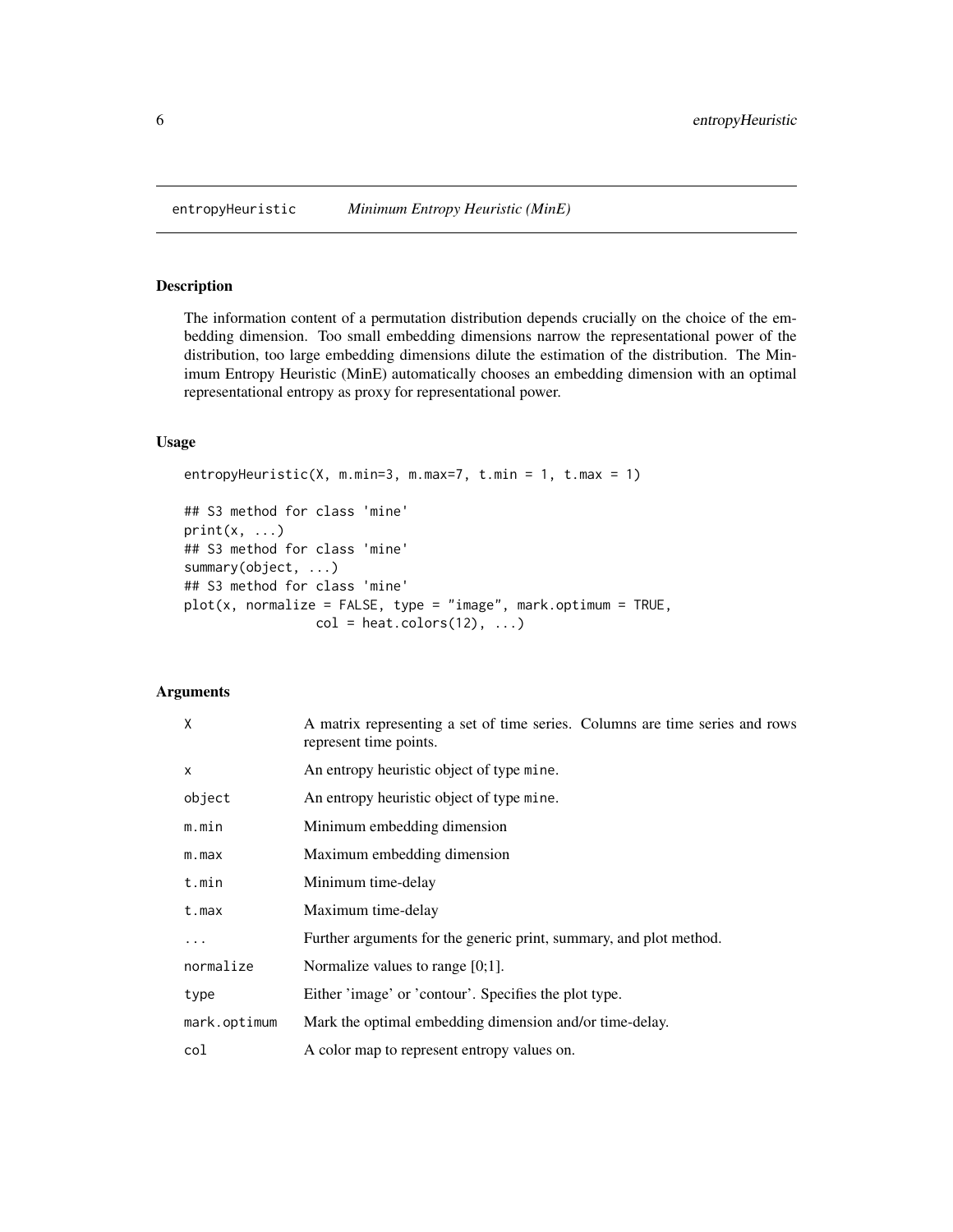## <span id="page-6-0"></span>entropyHeuristic 7

#### Details

For a range of embedding dimensions, the average entropy of the dataset is calculated. The embedding dimension with the lowest entropy is chosen. print and plot is available for result objects.

The plot of a heuristic object shows the entropy values depending on a range of embedding dimensions and time-delays. If only embedding dimension or only time-delay is varied, a line plot is show to indicate the parameter yielding minimum entropy. Otherwise, an image plot is shown that indicates minimum entropy depending on both parameters.

#### Value

A list is returned with the following elements:

|            | The chosen embedding size.                                                                      |
|------------|-------------------------------------------------------------------------------------------------|
|            | entropy, values A vector with average entropy values corresponding to each entry in entropy, ms |
| entropy.ms | A vector of the embedding dimensions that were searched for the optimal em-                     |
|            | bedding.                                                                                        |

#### Author(s)

Andreas Brandmaier <brandmaier@mpib-berlin.mpg.de>

#### References

Brandmaier, A. M. (2015). pdc: An R Package for Complexity-Based Clustering of Time Series. *Journal of Statistical Software, 67(5)*, 1–23.

Brandmaier, A. M. (2012). *Permutation Distribution Clustering and Structural Equation Model Trees*. Doctoral dissertation. Saarland University, Saarbruecken, Germany.

#### See Also

[pdclust](#page-10-1)

#### Examples

```
# (1)
#
# create a sine-wave with added noise
# and display a plot showing the average permutation entropy
# depending on varying choices of the embedding size
# (by default time-delay is not searched over)
heuristic <- entropyHeuristic( sin(1:100)+rnorm(100,0,1) )
plot(heuristic)
# (2)
#
# calculate both optimal embedding dimension and time-delay
```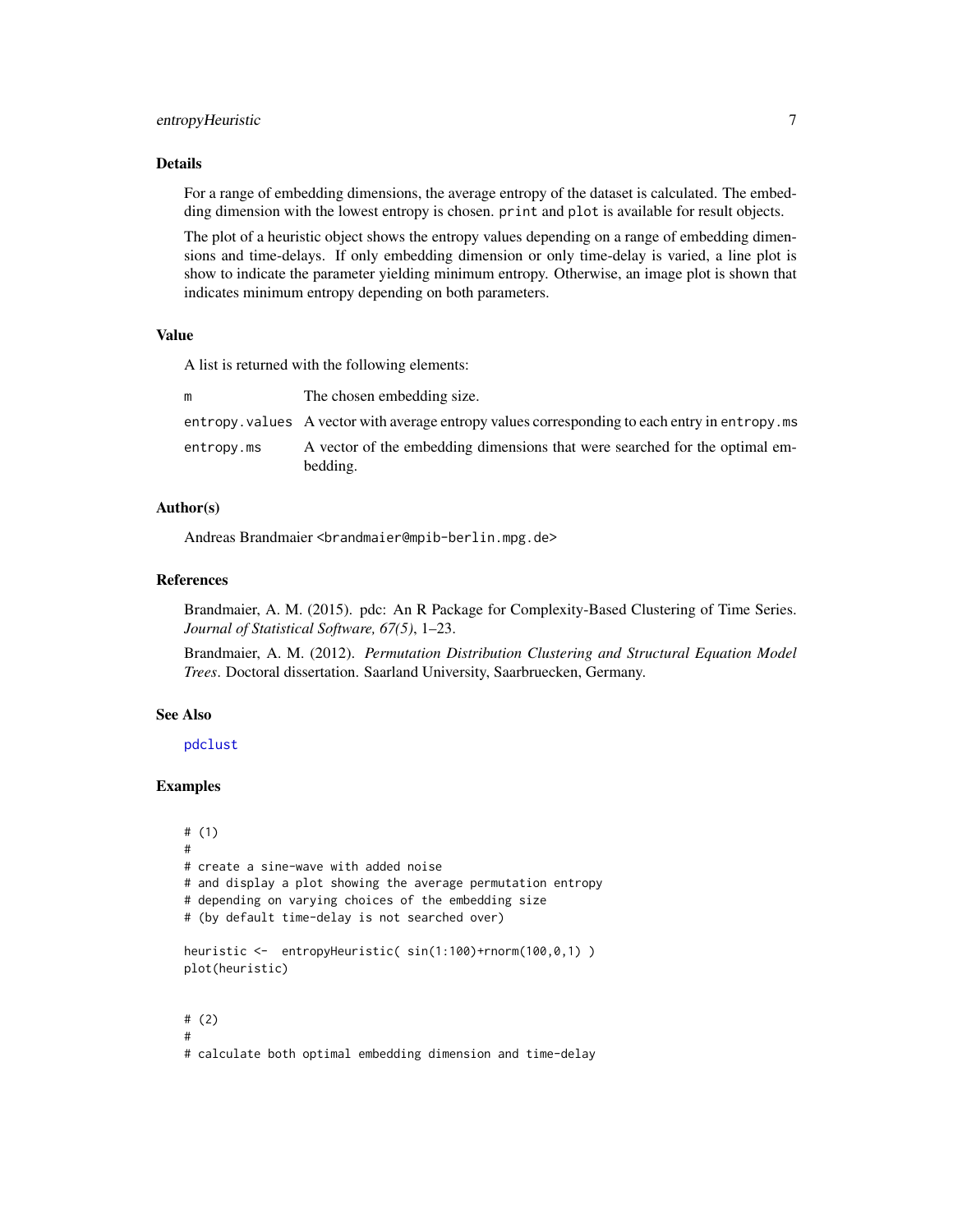8 loo1nn

```
#
heuristic <- entropyHeuristic( sin(1:100)+rnorm(100,0,1), t.min=1, t.max=6 )
plot(heuristic)
```
loo1nn *Leave-one-out One-nearest-neighbor Evaluation*

#### Description

Evaluates a clustering distance matrix within a supervised learning scheme: leave-one-out oneneares-neighbor cross-validation. This yields a rough estimate of the suitabilty of a distance function for discriminating between classes if ground-truth is known.

#### Usage

 $loolnn(x, y)$ 

## Arguments

| x | A pdclust object.                  |
|---|------------------------------------|
| v | A vector of the true class labels. |

#### Value

Returns a percentage-correct estimate.

#### Author(s)

Andreas Brandmaier <br andmaier@mpib-berlin.mpg.de>

#### References

Brandmaier, A. M. (2015). pdc: An R Package for Complexity-Based Clustering of Time Series. *Journal of Statistical Software, 67(5)*, 1–23.

#### See Also

[pdc.dist](#page-9-2) [pdclust](#page-10-1)

<span id="page-7-0"></span>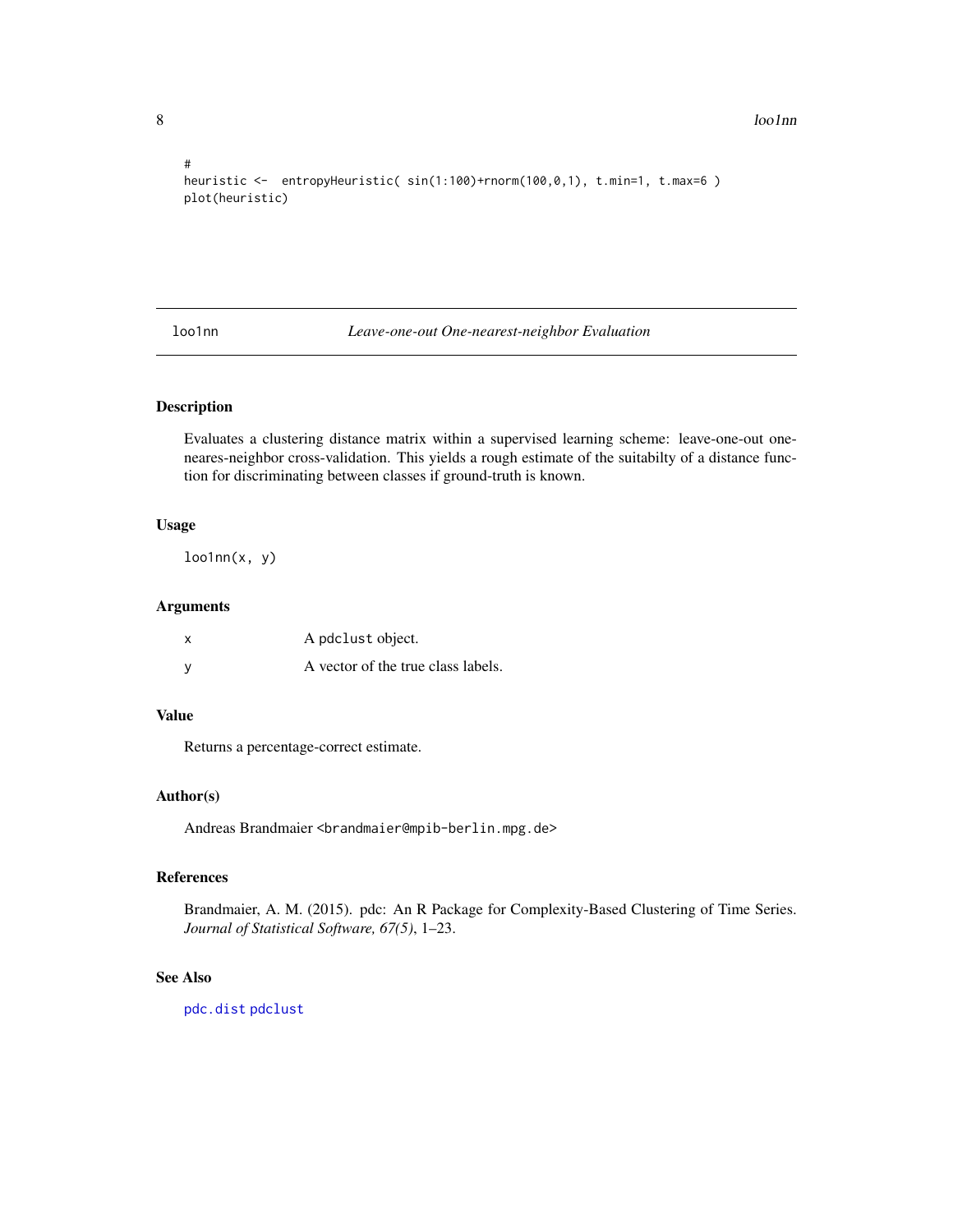<span id="page-8-0"></span>

Plots a two-dimensional projection to the principal coordinates of all observations. Clusters are shown as polygonal convex hulls of their members.

#### Usage

mdsPlot (X, labels = NULL, col = "gray")

## Arguments

|        | A pdclust object.                                                                                    |
|--------|------------------------------------------------------------------------------------------------------|
| labels | Optional. A vector of labels for the observations. If NULL, column names of<br>the dataset are used. |
| col    | A vector of colors for polygon shading.                                                              |

#### Author(s)

Andreas Brandmaier <br andmaier@mpib-berlin.mpg.de>

## References

Brandmaier, A. M. (2015). pdc: An R Package for Complexity-Based Clustering of Time Series. *Journal of Statistical Software, 67(5)*, 1–23.

#### See Also

#### [pdclust](#page-10-1)

## Examples

```
data("complex.shapes")
truth <- c(rep("fish",5),rep("bottle",4),rep("glasses",5))
clust <- pdclust(complex.shapes, t=5)
mdsPlot(clust, truth, col=c("lightblue","lightgreen","lightgray"))
```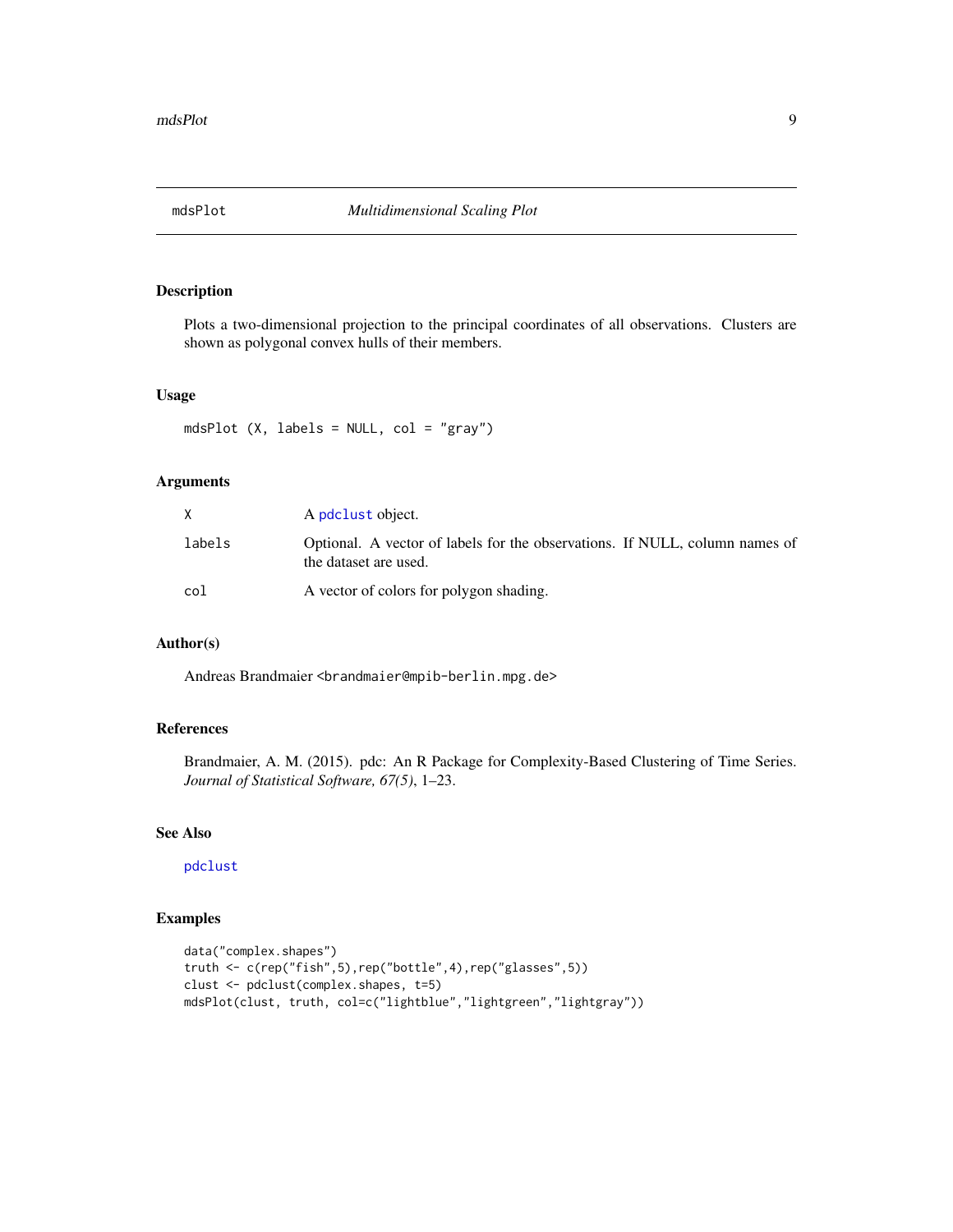<span id="page-9-2"></span><span id="page-9-1"></span><span id="page-9-0"></span>

This function computes and returns the distance matrix computed by the divergence between permutation distributions of time series.

## Usage

 $pdcDist(X, m = NULL, t = NULL, divergence = symmetricAlphaDivergence)$ 

## Arguments

| X          | A matrix representing a set of time series. Columns are time series and rows<br>represent time points.                                                                                                                                                      |
|------------|-------------------------------------------------------------------------------------------------------------------------------------------------------------------------------------------------------------------------------------------------------------|
| m          | Embedding dimension for calculating the permutation distributions. Reasonable<br>values range usually somewhere between 2 and 10. If no embedding dimension<br>is chosen, the MinE heuristic is used to determine the embedding dimension<br>automatically. |
| $^{\rm t}$ | Time-delay of the embedding                                                                                                                                                                                                                                 |
| divergence | Divergence measure between discrete distributions. Default is the symmetric<br>alpha divergence.                                                                                                                                                            |

## Details

A valid divergence is always non-negative.

## Value

Returns the dissimilarity between two codebooks as floating point number (larger or equal than zero).

#### Author(s)

Andreas Brandmaier <br andmaier@mpib-berlin.mpg.de>

## References

Brandmaier, A. M. (2015). pdc: An R Package for Complexity-Based Clustering of Time Series. *Journal of Statistical Software, 67(5)*, 1–23.

#### See Also

[pdclust](#page-10-1) [hclust](#page-0-0) [kmeans](#page-0-0)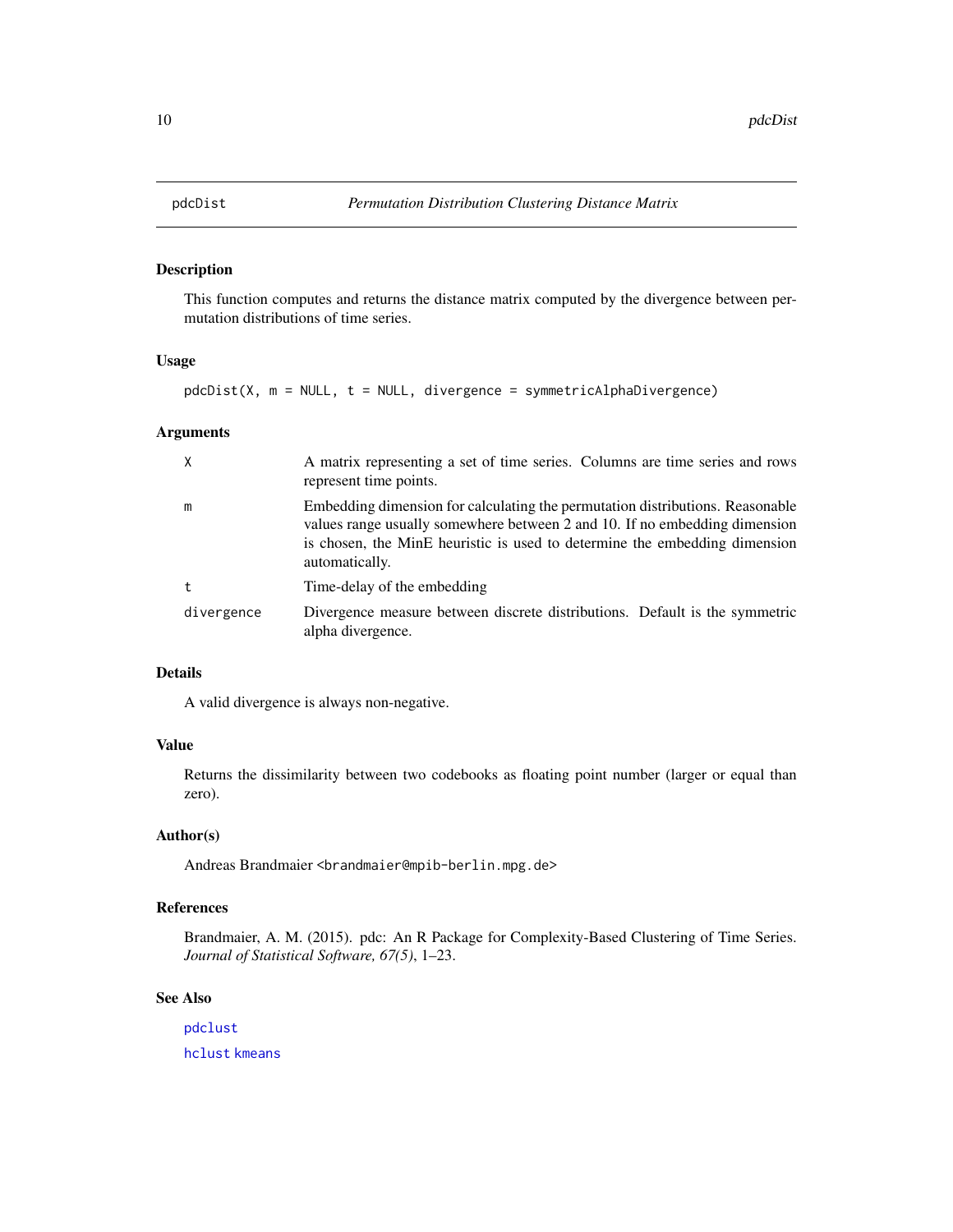#### <span id="page-10-0"></span>pdclust that the contract of the contract of the contract of the contract of the contract of the contract of the contract of the contract of the contract of the contract of the contract of the contract of the contract of t

#### Examples

```
# create a set of time series consisting
# of sine waves with different degrees of added noise
# and two white noise time series
X \leftarrow \text{cbind}(sin(1:500)+rnorm(500,0,.1),
sin(1:500)+rnorm(500,0,.2),
sin(1:500)+rnorm(500,0,.3),
sin(1:500)+rnorm(500,0,.4),
rnorm(500,0,1),
rnorm(500,0,1)
\lambda# calculate the distance matrix
D \leftarrow \text{pdcDist}(X, 3)# and plot with lattice package, you will
# be able to spot two clusters: a noise cluster
# and a sine wave cluster
require("lattice")
levelplot(as.matrix(D), col.regions=grey.colors(100,start=0.9, end=0.3))
```
<span id="page-10-1"></span>

pdclust *Permutation Distribution Clustering*

#### Description

Hierarchical cluster analysis for time series. Similarity of time series is based on the similarity of their permutation distributions.

#### Usage

```
pdclust(X, m = NULL, t = NULL, divergence =symmetricAlphaDivergence, clustering.method =
                 "complete")
```

```
## S3 method for class 'pdclust'
plot(x, labels=NULL, type="rectangle", cols="black",
timeseries.as.labels = T, p.values=F, ...)
```
## S3 method for class 'pdclust'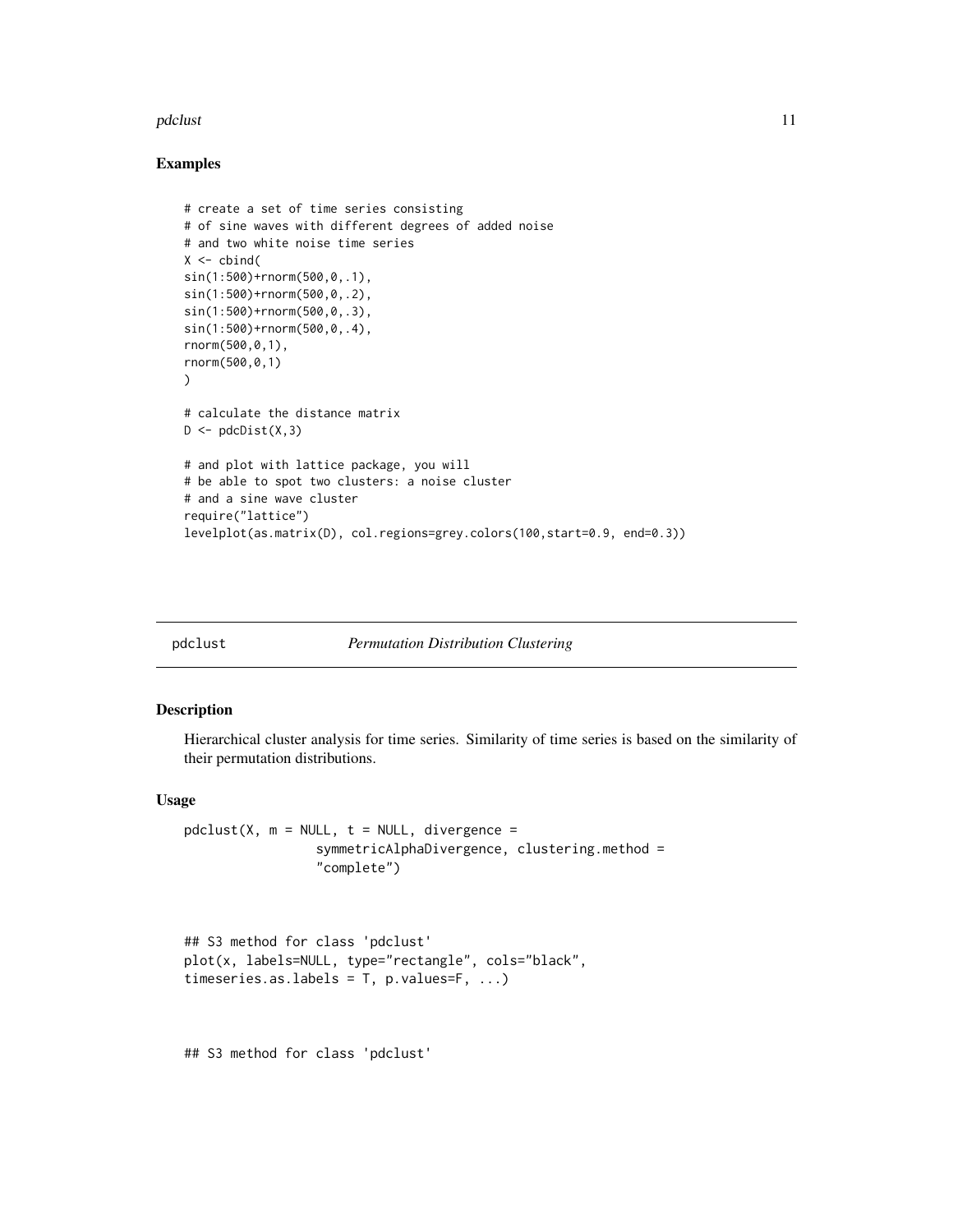```
str(object, ...)
```

```
## S3 method for class 'pdclust'
print(x, \ldots)
```
## Arguments

| $\mathsf{X}$         | In the univariate case: A matrix representing a set of time series. Columns rep-<br>resent different time series and rows represent time. In the multivariate case:<br>A three-dimensional matrix with the first dimension representing time, second<br>dimension representing multivariate time series, and the third dimension repre-<br>senting variables. |
|----------------------|---------------------------------------------------------------------------------------------------------------------------------------------------------------------------------------------------------------------------------------------------------------------------------------------------------------------------------------------------------------|
| m                    | Embedding dimension for calculating the permutation distributions. Reason-<br>able values range somewhere between 2 and 10. If no embedding dimension<br>is chosen, the MinE heuristic is used to determine the embedding dimension<br>automatically.                                                                                                         |
| t                    | Time-delay of the embedding.                                                                                                                                                                                                                                                                                                                                  |
| divergence           | Divergence measure between discrete distributions. Default is the symmetric<br>alpha divergence.                                                                                                                                                                                                                                                              |
| clustering.method    |                                                                                                                                                                                                                                                                                                                                                               |
|                      | Hierarchical clustering linkage method. One out of c("complete","average","single").<br>For plotting:                                                                                                                                                                                                                                                         |
| X                    | A pdclust object                                                                                                                                                                                                                                                                                                                                              |
| labels               | Optionally provide a vector of labels for the time series here.                                                                                                                                                                                                                                                                                               |
| type                 | One of c("triangle","rectangle") to choose the dendrogram style.                                                                                                                                                                                                                                                                                              |
| cols                 | Specify line color either as string or as vector of strings                                                                                                                                                                                                                                                                                                   |
| timeseries.as.labels |                                                                                                                                                                                                                                                                                                                                                               |
|                      | If FALSE, a vertical dendrogram is plotted using hclust. If TRUE, a horizontal<br>dendrogram is plotted with time series plots as labels.                                                                                                                                                                                                                     |
| p.values             | Annotation of the cluster hierarchy with p values                                                                                                                                                                                                                                                                                                             |
|                      | Further graphical arguments.                                                                                                                                                                                                                                                                                                                                  |
|                      | For string representation:                                                                                                                                                                                                                                                                                                                                    |
| object               | A pdclust object                                                                                                                                                                                                                                                                                                                                              |

## Details

The function pdclust is the central function for clustering time-series in the package pdc. It allows clustering of univariate and multivariate time-series. If time-series have different length, the shorter time-series can be padded with NAs to bring them to columns of the same length in an array or a matrix. Multivariate time-series can also be handled by pdclust. Therefore, the data must be transformed into a three-dimensional matrix with the dimenions representing (1) time, (2) entities, and (3) variables/channels.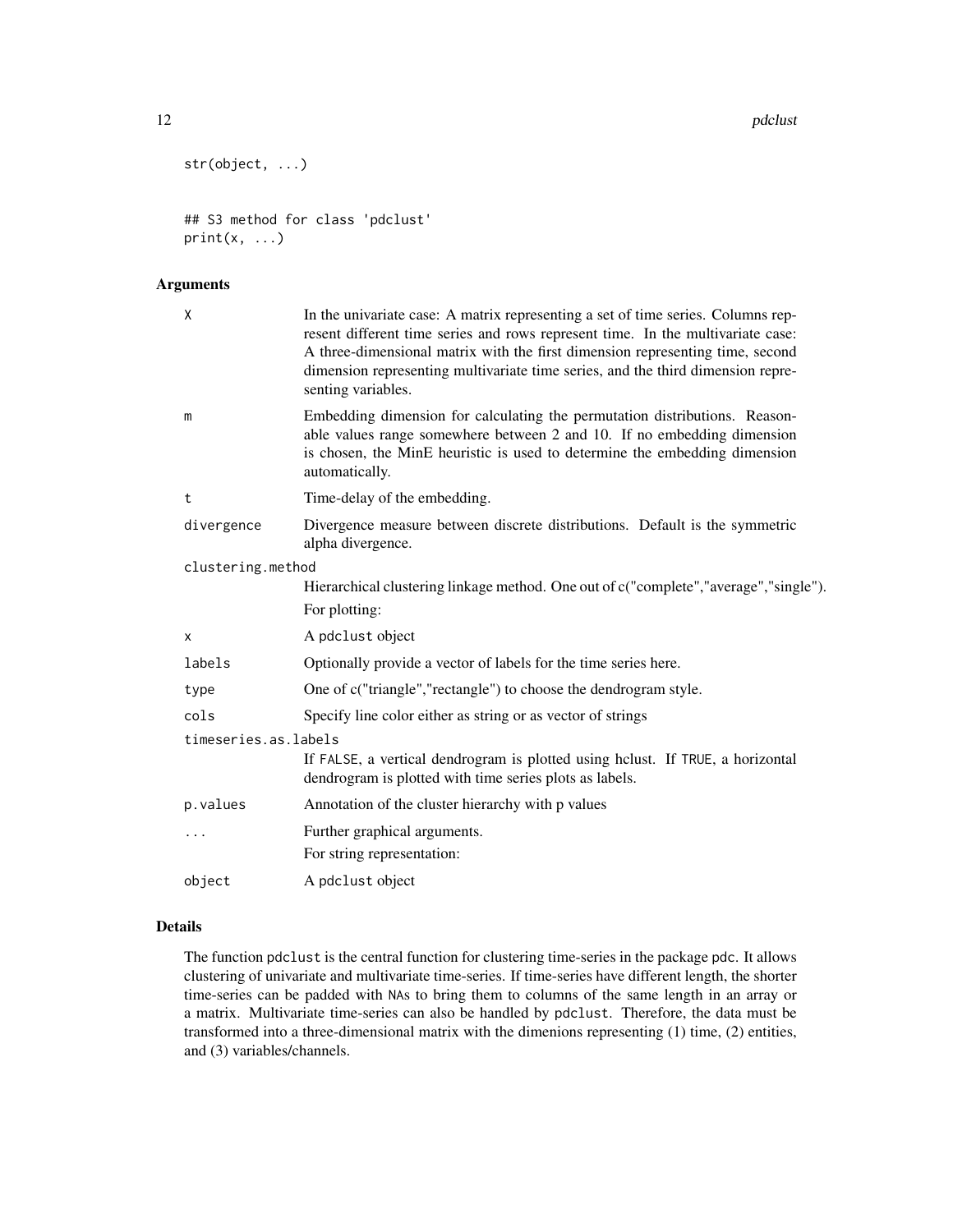#### <span id="page-12-0"></span>rasterPlot 13

#### Value

Calls to pdclust return a pdclust object. There are [print](#page-0-0), [str](#page-0-0) and [plot](#page-0-0) methods for pdclust objects.

#### Author(s)

Andreas Brandmaier <br andmaier@mpib-berlin.mpg.de>

## References

Brandmaier, A. M. (2015). pdc: An R Package for Complexity-Based Clustering of Time Series. *Journal of Statistical Software, 67(5)*, 1–23.

Brandmaier, A. M. (2012). *Permutation Distribution Clustering and Structural Equation Model Trees*. Doctoral dissertation. Saarland University, Saarbruecken, Germany.

## See Also

[pdcDist](#page-9-1) [entropyHeuristic](#page-5-1) [symmetricAlphaDivergence](#page-4-1)

#### Examples

```
# generate 5 ARMA time series for the first group
grp1 <- replicate(5, arima.sim(n = 500, list(ar = c(0.8897, -0.4858),
ma = c(-0.2279, 0.2488),
           sd = sqrt(0.1796)) )
# generate 5 ARMA time series for the second group
grp2 \leq -replicate(5, arima.sim(n = 500, list(ar = c(-0.71, 0.18)),ma = c(0.92, 0.14),
           sd = sqrt(0.291)))
# combine groups into a single dataset
X <- cbind(grp1,grp2)
# run clustering and color original groups each in red and blue
clustering <- pdclust(X)
plot(clustering, cols=c(rep("red",5),rep("blue",5)))
```
rasterPlot *Dendrogram Plot with Images*

## Description

Plots a horizontal dendrogram with images as leafs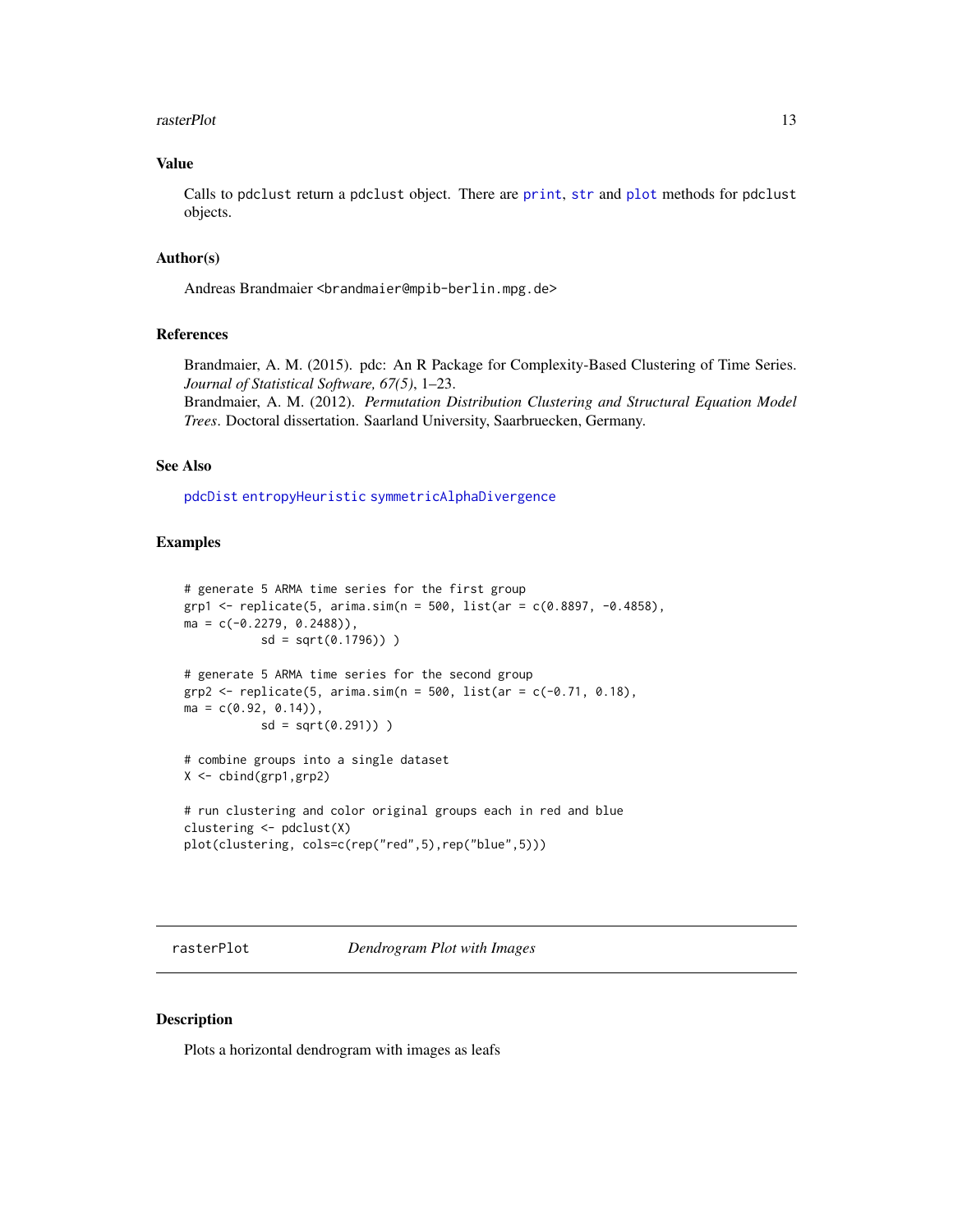## <span id="page-13-0"></span>14 star.shapes

#### Usage

```
rasterPlot(cl, raw, monochrome=FALSE, aspect, ...)
```
#### Arguments

| c1         | A pdclust object.                    |
|------------|--------------------------------------|
| raw        | List of RGB images in matrix format. |
| monochrome | Convert image to b/w representation. |
| aspect     | Aspect ratio.                        |
|            | Further graphical arguments.         |

## Author(s)

Andreas Brandmaier <br andmaier@mpib-berlin.mpg.de>

#### References

Brandmaier, A. M. (2015). pdc: An R Package for Complexity-Based Clustering of Time Series. *Journal of Statistical Software, 67(5)*, 1–23.

#### See Also

[pdclust](#page-10-1)

#### Examples

```
data("complex.shapes")
data("complex.shapes.raw")
clust <- pdclust(complex.shapes, t=5)
rasterPlot(clust, complex.shapes.raw$images)
```
<span id="page-13-1"></span>star.shapes *Shape Signatures of Stars*

#### Description

This data set provides exemplary shape signatures of Column names are coded 'X-Y-Z' with X indicating the number of points (4 = 4-point-star or  $5 = 5$ -point-star), Y indicating the size (0=100%, 1=150%), Z indicating rotation (0=0 degree, 1=45 degree).

## Usage

data(star.shapes)

data(star.shapes.raw)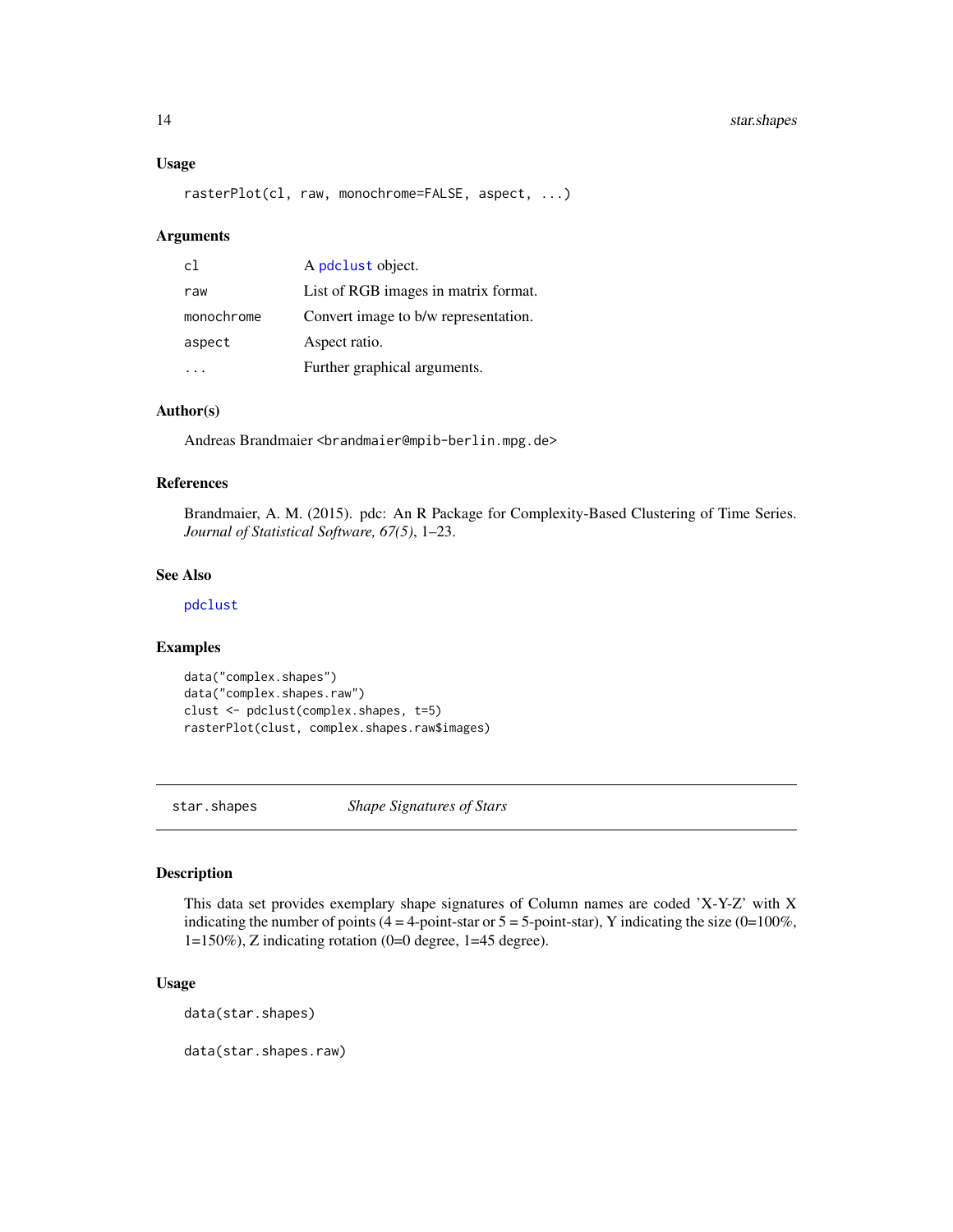#### <span id="page-14-0"></span>traceImage 15

#### Format

star. shapes is a matrix containing 100 rows and 8 columns obtained from traceImage. star. shapes. raw contains a list of three-dimensional matrices containing the raw images and an array of corresponding labels.

#### Author(s)

Andreas Brandmaier <br and maier@mpib-berlin.mpg.de>

#### References

Brandmaier, A. M. (2015). pdc: An R Package for Complexity-Based Clustering of Time Series. *Journal of Statistical Software, 67(5)*, 1–23.

#### <span id="page-14-1"></span>traceImage *Shape Tracing of an Image*

## Description

Trace the shape of an image to create a shape signature

#### Usage

traceImage(img, resolution)

convertImage(imgrgb, threshold =  $0.5$ )

#### Arguments

| img        | a matrix of size width x height representing a black/white image with 0=white<br>and 1=black. |
|------------|-----------------------------------------------------------------------------------------------|
| resolution | The angular resolution of the trace, i.e., the length of the resulting shape signa-<br>ture.  |
| imgrgb     | a matrix of size width x height x channels representing an RGB image.                         |
| threshold  | The average intensity value that serves as boundary to separate black and white<br>pixels.    |

## Details

Shape signatures of objects can be created by unrolling their contour around its centroid across time. The resulting time series represents distance-to-center of points on the contour versus radial angle.

In order to create signatures for RGB images, convert the image with convert.image to a blackand-white image using a threshold between 0 and 1.

Exemplary datasets containing shape signatures for shape clustering are provided in this package as [star.shapes](#page-13-1) and [complex.shapes](#page-3-1).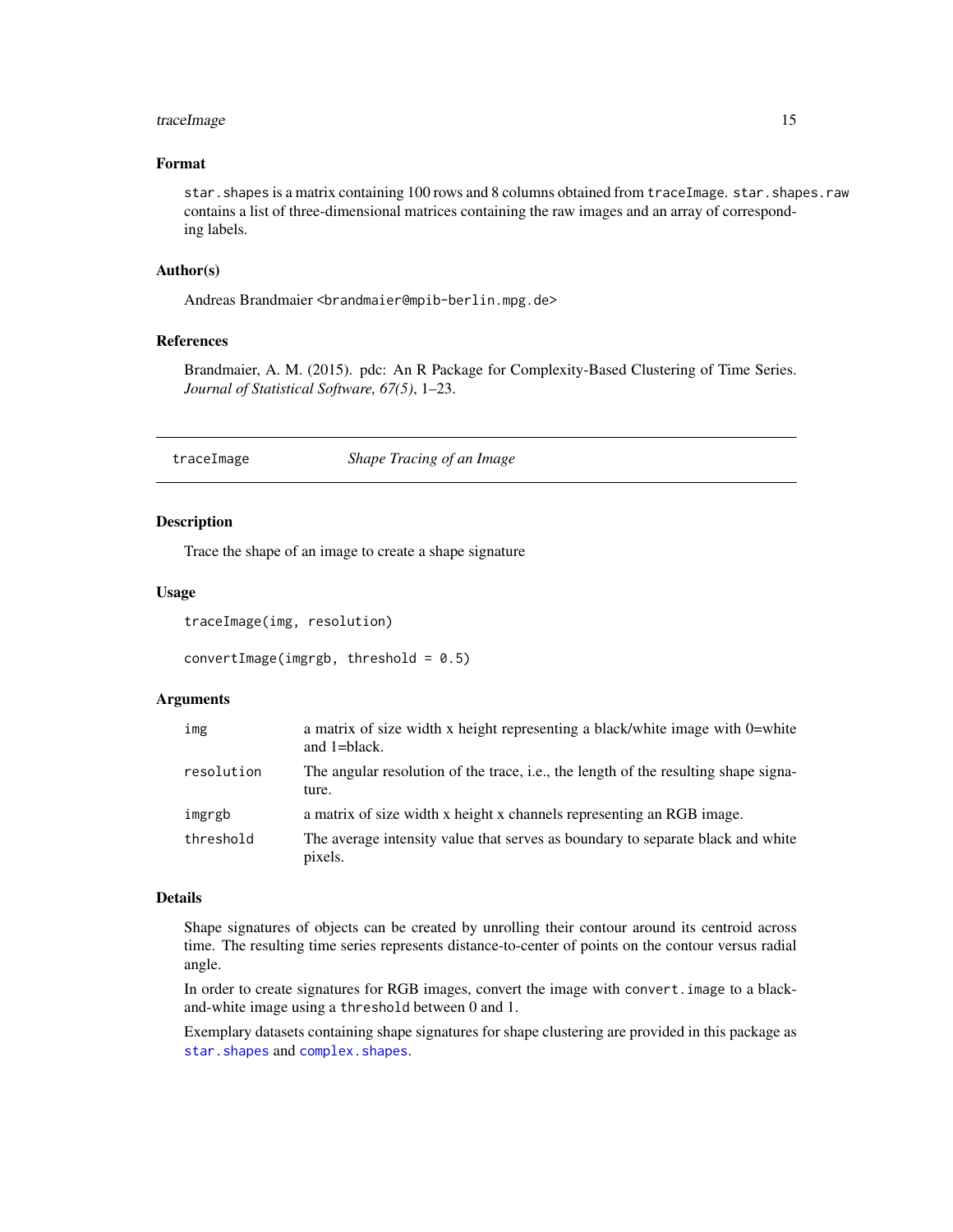<span id="page-15-0"></span>Returns a list containing angles and corresponding distances from center.

#### Author(s)

Andreas Brandmaier <brandmaier@mpib-berlin.mpg.de>

## References

Brandmaier, A. M. (2015). pdc: An R Package for Complexity-Based Clustering of Time Series. *Journal of Statistical Software, 67(5)*, 1–23.

## See Also

[pdclust](#page-10-1)

#### Examples

```
# create a filled rectangle in a 20x20 image
img <- matrix(0, nrow=20,ncol=20)
img[5:15,5:15] < -1
```
# create shape signature signature <- traceImage(img)

```
# plot both original image and shape signature
par(mfrow=c(1,3))
#layout(matrix(c(1,2,2), 1, 3, byrow = TRUE))
image(img)
plot(signature$angle, signature$distance,type="l",xlab="angle",ylab="distance")
```

```
# reconstruct radial plot
```

```
require("plotrix")
radial.plot(traceImage(img,resolution=500)$distance,start=0,rp.type="r",radial.lim=c(0,10))
```